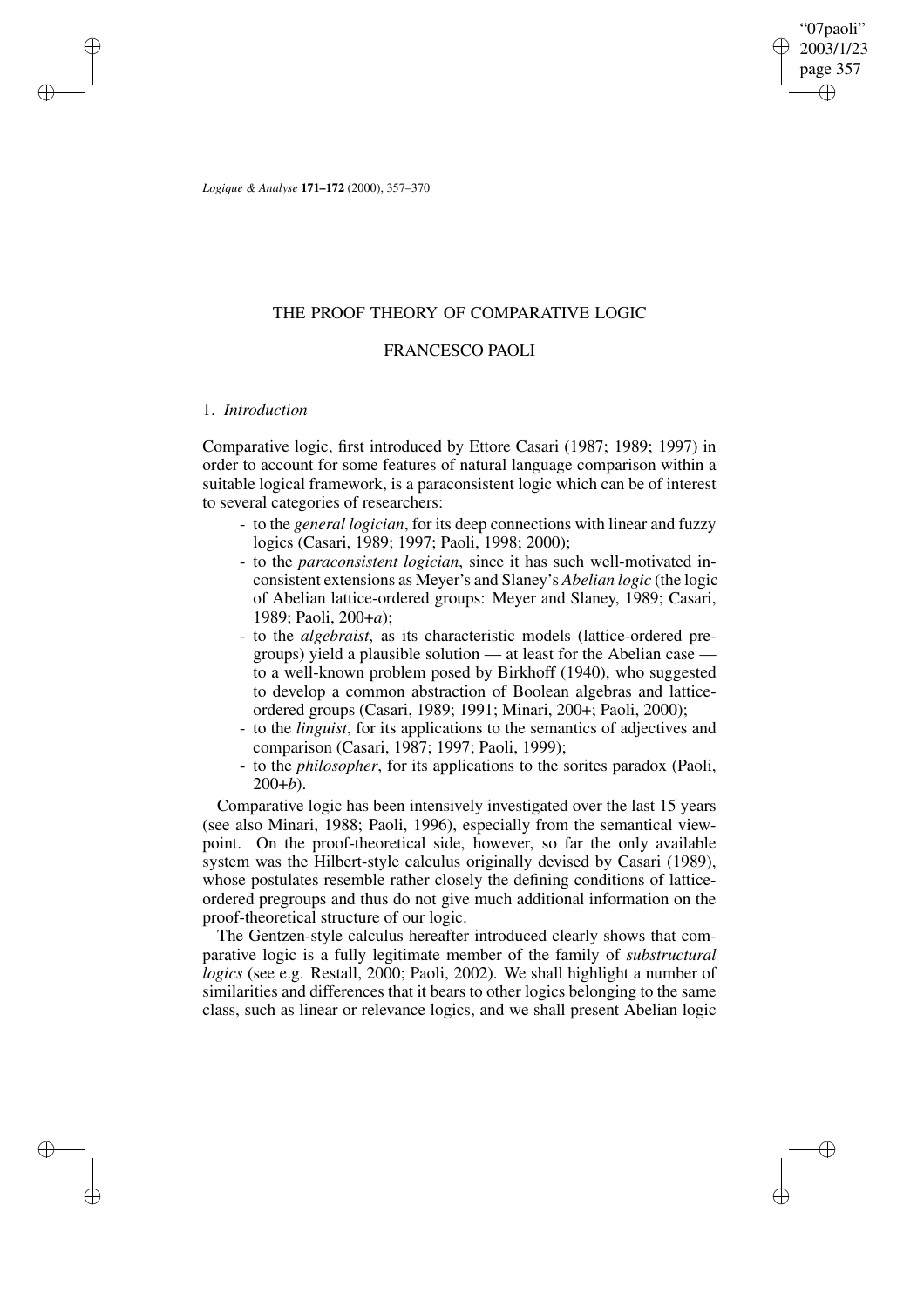✐

#### 358 FRANCESCO PAOLI

as an axiomatic extension of our calculus. As regards the system itself, the only result hitherto obtained is a *negative* one — failure of cut elimination — but the way is now paved for further improvements and investigations on the proof theory of Casari's logic.

We shall proceed as follows. In §2 we shall summarize some of Casari's results on comparative logic, in order to keep the paper self-contained; in §3 we shall introduce and investigate our sequent calculus.

## 2. *The Hilbert-style calculus for comparative logic*

Let  $f$  be a propositional language containing a denumerable stock VAR of variables  $(p_1, p_2, ...)$  and the connectives  $\neg, \rightarrow, \land, \lor$ . To cut down the number of parentheses, we follow the convention according to which  $\neg$  binds more strongly than either  $\land$  or  $\lor$ , which in turn bind more strongly than  $\rightarrow$ . The notion of *well-formed formula* (wff) is defined as usual. We shall use lowercase letters  $(p, q, ...)$  as metavariables for propositional variables, and uppercase letters  $(A, B, ...)$  as metavariables for wffs whatsoever of £. The calculus HC (Casari, 1989) has the following axiom schemata and rules:

| A1.              | $(A \rightarrow B) \rightarrow ((B \rightarrow C) \rightarrow (A \rightarrow C))$     |
|------------------|---------------------------------------------------------------------------------------|
| A2.              | $(A \rightarrow (B \rightarrow C)) \rightarrow (B \rightarrow (A \rightarrow C))$     |
| A3.              | $(A \rightarrow A) \rightarrow (B \rightarrow B)$                                     |
| A4.              | $\neg\neg A \rightarrow A$                                                            |
| A5.              | $(A \rightarrow \neg B) \rightarrow (B \rightarrow \neg A)$                           |
| A6.              | $\neg(A \to A) \to (A \to A)$                                                         |
| A7.              | $(\neg(A \rightarrow A) \rightarrow (A \rightarrow A)) \rightarrow (A \rightarrow A)$ |
| A8.(i)           | $A \wedge B \to A$ $AS.(ii)$ $A \wedge B \to B$                                       |
| A9.              | $(A \rightarrow B) \land (A \rightarrow C) \rightarrow (A \rightarrow B \land C)$     |
| A10.(i)          | $A \to A \lor B$ $\qquad$ A10.( <i>ii</i> ) $B \to A \lor B$                          |
| A11.             | $(A \to C) \land (B \to C) \to (A \lor B \to C)$                                      |
| R1.              | $A, A \rightarrow B \Rightarrow B$                                                    |
| R <sub>2</sub> . | $A, B \Rightarrow A \wedge B$                                                         |
|                  |                                                                                       |

If we delete A3, A6 and A7 from the above list and add: (A12)  $A \rightarrow A$  to it, we get a Hilbert-style calculus for the constant-free fragment of subexponential linear logic in the  $\{\neg, \wedge, \vee, \rightarrow\}$ -vocabulary (cp. Avron, 1988). By deleting A3, A6 and A7 from HC and adding A12 to it, as well as:

A13. 
$$
(A \rightarrow (A \rightarrow B)) \rightarrow (A \rightarrow B)
$$
  
A14. 
$$
A \land (B \lor C) \rightarrow (A \land B) \lor C
$$

A15.  $(A \rightarrow \neg A) \rightarrow \neg A$ 

✐

✐

✐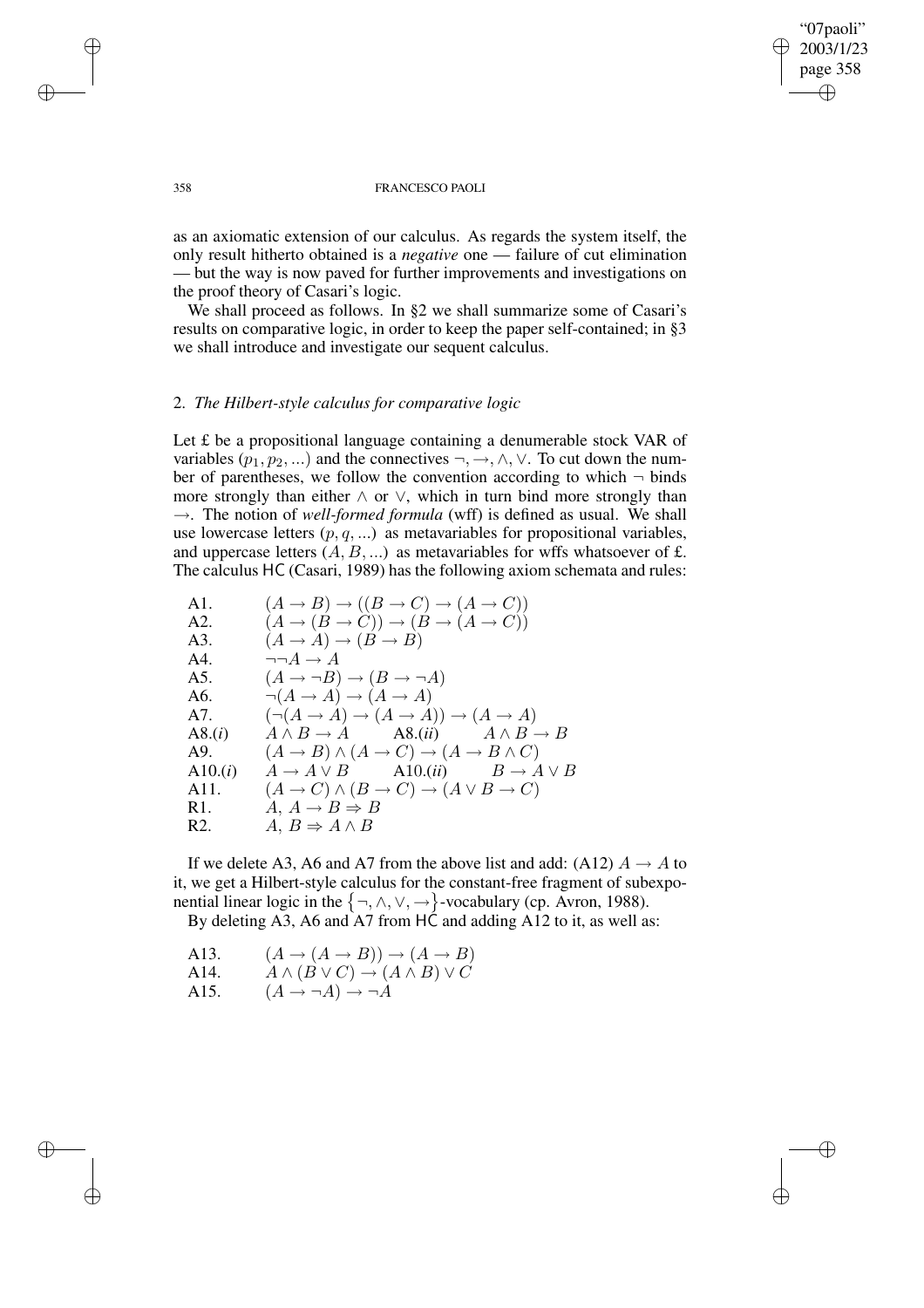THE PROOF THEORY OF COMPARATIVE LOGIC 359

we get the constant-free fragment of the relevant logic R (see e.g. Dunn, 1986). Notice that A7 can now be recovered as a theorem. Remark also that A6, although not valid in R, is a theorem of the "semi-relevant" logic RM.

By adding: (A16)  $A \rightarrow (B \rightarrow A)$  to HC, we get the constant-free fragment of subexponential affine linear logic, hereafter referred to as HALL. Given A16, the axioms A3, A6 and A7 and the rule R2 become superfluous. Moreover, the axioms A9 and A11 can also be taken in their exported versions.

By adding: (A17)  $\neg(A \rightarrow A)$  to HC, we get an equivalent reformulation (hereafter referred to as HA) of Meyer's and Slaney's (1989) Abelian logic.

Let us now have a look at the algebraic semantics for HC and some of its extensions. A *lattice-ordered pregroup* (or, for short, an *l-pregroup*) is a structure  $P = < P, +, -, 0, \Box, \Box >$ s.t.:

| P <sub>1</sub> . | $\langle P, +\rangle$ is an Abelian semigroup; |
|------------------|------------------------------------------------|
| P <sub>2</sub> . | $\langle P,\sqcap,\sqcup\rangle$ is a lattice; |
| P3.              | $ -x = x$ ;                                    |
| P4.              | $0 + 0 = 0$ :                                  |
| P <sub>5</sub> . | $x + -x = 0$ :                                 |
| P <sub>6</sub> . | $x \leq y$ iff $0 \leq -x + y$ .               |

✐

✐

✐

✐

where " $\leq$ " denotes the induced lattice ordering of the reduct  $\lt P, \Box, \Box$ . *L*-pregroups owe their name to the fact that they possess nearly all the properties of Abelian *l*-groups, except that the two roles of "collecting the opposites"  $(x + -x = 0)$  and of being a neutral element for addition  $(x + 0 = x)$ are played by two not necessarily identical elements, respectively 0 and its opposite −0. It is easily seen that Abelian *l*-groups are exactly those *l*pregroups which satisfy: (P7)  $0 = -0$ .

*Classical residuated lattices* (Kowalski and Ono, 2001; also called *l-zeroids* by Casari, 1997, and *l-L*0*-algebras* by Grishin, 1982) are those *l*-pregroups which satisfy: (P8)  $x + 0 = 0$ , or, equivalently, the bounded *l*-pregroups with 0 as a top element and −0 as a bottom element. It is well-known that Boolean algebras are the idempotent classical residuated lattices; remark, however, that in the literature on bounded algebras the element "0" is usually referred to by "1", and the element "−0" by "0".

LEMMA 1. In every *l*-pregroup: (i)  $x \leq x + 0$ ; (ii)  $x \leq y$ ,  $x' \leq y' \Rightarrow$  $x + x' \leq y + y'.$ 

*Proof.* See Casari (1989). □

"07paoli" 2003/1/23 page 359

✐

✐

✐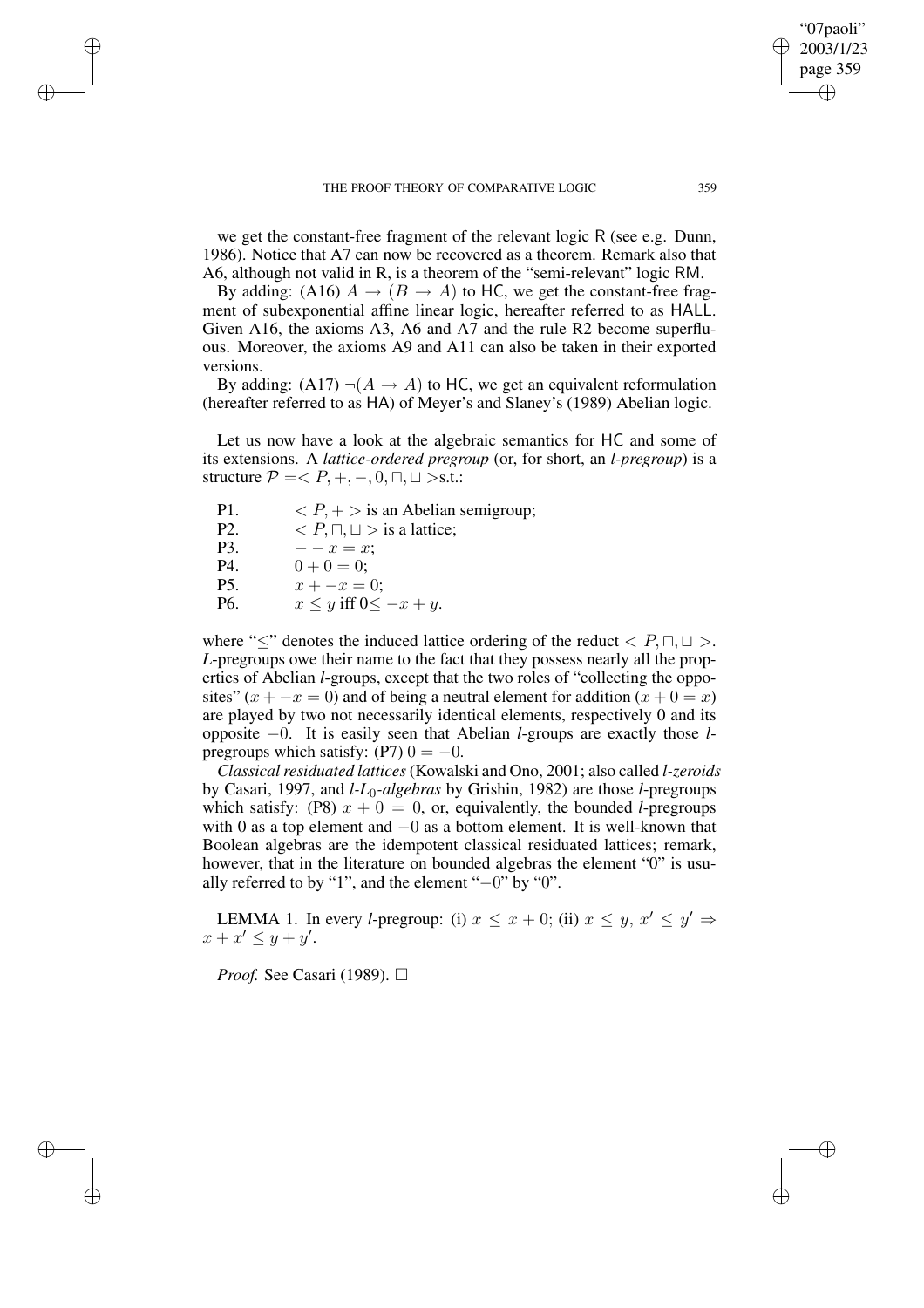"07paoli" 2003/1/23 page 360 ✐ ✐

✐

✐

### 360 FRANCESCO PAOLI

A *model* is an ordered pair  $M = \langle P, \rho \rangle$  s.t.  $P = \langle P, +, -, 0, \sqcap, \sqcup \rangle$  is an *l*-pregroup and  $\rho$  is a homomorphism from the free algebra of formulae of £ to  $\tilde{P}$  which extends the arbitrary mapping  $\rho^*$  : VAR  $\rightarrow$   $\tilde{P}$  in such a way that:

$$
\rho(p) = \rho^*(p);
$$
  
\n
$$
\rho(\neg A) = -\rho(A);
$$
  
\n
$$
\rho(A \land B) = \rho(A) \sqcap \rho(B);
$$
  
\n
$$
\rho(A \lor B) = \rho(A) \sqcup \rho(B).
$$
  
\n
$$
\rho(A \lor B) = \rho(A) \sqcup \rho(B).
$$

A wff A is said to be *true* in M iff  $0 \le \rho(A)$ ; it is called C-*valid* (in symbols,  $\vert =_C A$ ) iff it is true in every model. By definition, an A-valid formula (in symbols,  $\vert =_A A$ ) is a formula which is true in any model whose first projection is an Abelian *l*-group, and an ALL-*valid* formula (in symbols,  $|=_{ALL} A$ ) is a formula which is true in any model whose first projection is a classical residuated lattice.

Casari (1989) proved a strong completeness result for HC, HA and HALL w.r.t. the above semantics. For our present purposes, however, the following theorem will suffice:

THEOREM 1. (i)  $\vdash_{HC} A$  iff  $\vdash_{C} A$ ; (ii)  $\vdash_{HA} A$  iff  $\vdash_{A} A$ ; (iii)  $\vdash_{HALL} A$  iff  $\models$ <sub>ALL</sub> A.

*Proof.* See Casari (1989). □

## 3. *A sequent calculus for comparative logic*

Let  $\Gamma$ ,  $\Delta$ , ... be finite (possibly empty) multisets of wffs of £. The calculus GC is axiomatized by the following postulates:

(Ax) 
$$
A \Rightarrow A
$$
 (Cut)  $\frac{\Gamma \Rightarrow \Delta, A \quad A, \Pi \Rightarrow \Sigma}{\Gamma, \Pi \Rightarrow \Delta, \Sigma}$   
\n(BW)  $\frac{\Gamma \Rightarrow \Delta}{A, \Gamma \Rightarrow \Delta, A}$  (BC)  $\frac{A, A, \Gamma \Rightarrow \Delta, A, A}{A, \Gamma \Rightarrow \Delta, A}$   
\n(L<sub>-)</sub>  $\frac{\Gamma \Rightarrow \Delta, A}{\neg A, \Gamma \Rightarrow \Delta}$  (R<sub>-</sub>)  $\frac{A, \Gamma \Rightarrow \Delta}{\Gamma \Rightarrow \Delta, \neg A}$   
\n(L<sub>-\*)</sub>  $\frac{\Gamma \Rightarrow \Delta, A \quad \Pi \Rightarrow \Sigma}{A \rightarrow B, \Gamma^*, \Pi^* \Rightarrow \Delta, \Sigma}$  (R<sub>-)</sub>  $\frac{A, \Gamma \Rightarrow \Delta, B}{\Gamma \Rightarrow \Delta, A \rightarrow B}$ 

 $\Gamma \Rightarrow \Delta, A \rightarrow B$ 

✐

✐

✐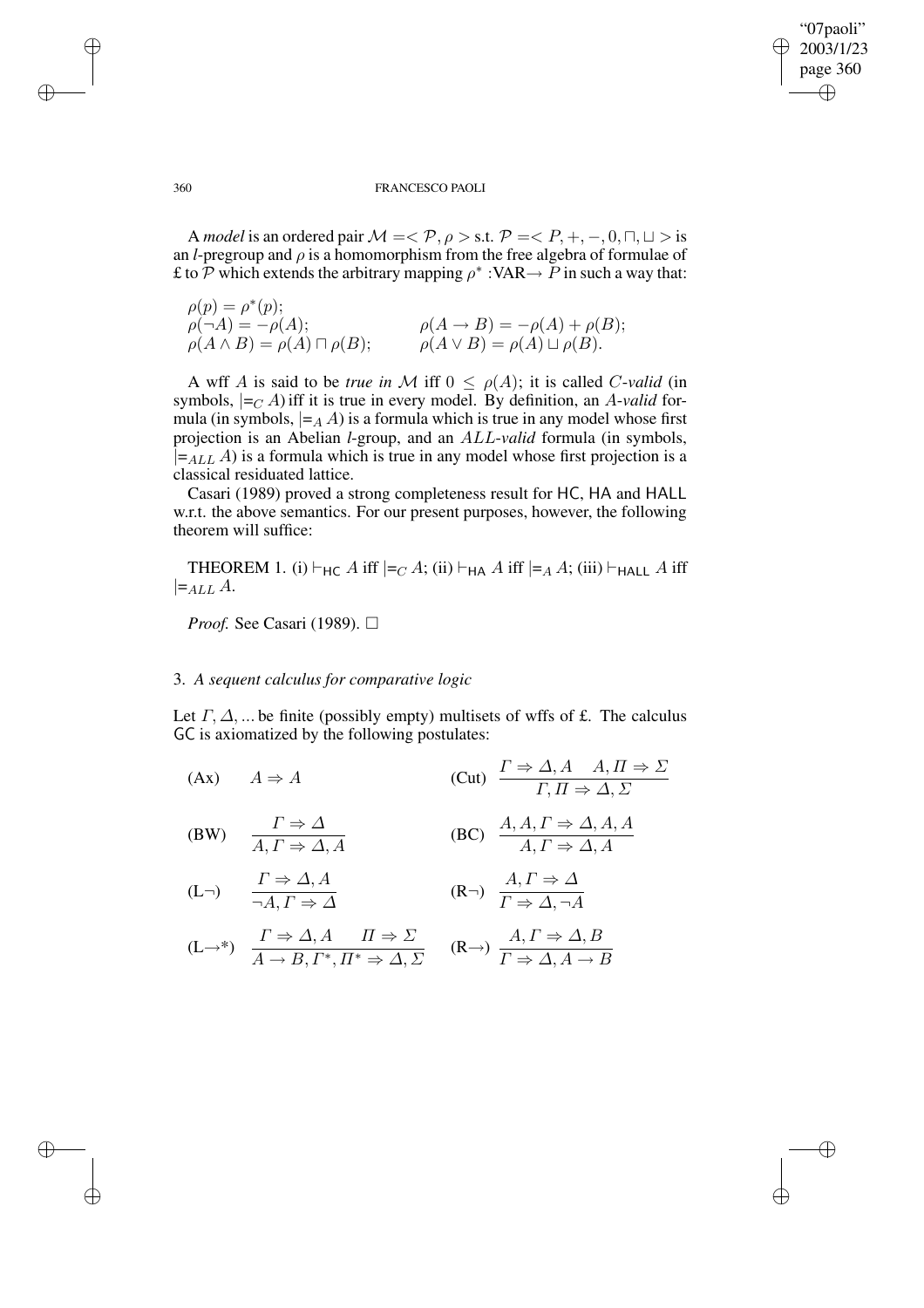#### THE PROOF THEORY OF COMPARATIVE LOGIC 361

$$
(L \wedge) \qquad \frac{A, \Gamma \Rightarrow \Delta}{A \wedge B, \Gamma \Rightarrow \Delta} \qquad \frac{B, \Gamma \Rightarrow \Delta}{A \wedge B, \Gamma \Rightarrow \Delta}
$$

$$
(R \wedge) \qquad \frac{\Gamma \Rightarrow \Delta, A \quad \Gamma \Rightarrow \Delta, B}{\Gamma \Rightarrow \Delta, A \wedge B}
$$

✐

✐

✐

✐

$$
(L \vee) \qquad \begin{array}{c} A, \Gamma \Rightarrow \Delta \quad B, \Gamma \Rightarrow \Delta \\ A \vee B, \Gamma \Rightarrow \Delta \end{array}
$$

$$
(R \vee) \qquad \frac{\Gamma \Rightarrow \Delta, A}{\Gamma \Rightarrow \Delta, A \vee B} \qquad \frac{\Gamma \Rightarrow \Delta, B}{\Gamma \Rightarrow \Delta, A \vee B}
$$

In L $\rightarrow^*$ : (i)  $B \in \Gamma \cup \Pi$ ; (ii) if  $B \in \Pi$ , then  $\Gamma^* = \Gamma$ ,  $\Pi^* = \Pi - \{B\}$ ; (iii) if  $B \notin \Pi$ , then  $\Gamma^* = \Gamma - \{B\}$ ,  $\Pi^* = \Pi$ . (Remember that all of these operations are *multi*set-theoretical, not set-theoretical.)

The most awkward rule in GC is undoubtedly  $L \rightarrow^*$ . You can think of it as a generalization of the usual  $L \rightarrow$  rule:

$$
(L \rightarrow) \qquad \frac{\Gamma \Rightarrow \Delta, A \qquad B, \Pi \Rightarrow \Sigma}{A \rightarrow B, \Gamma, \Pi \Rightarrow \Delta, \Sigma}
$$

to the effect that B is allowed to occur in the antecedent of *either* premiss of the inference.

Now consider the following rules:

$$
\text{(BW*)}\ \frac{\Gamma \Rightarrow \Delta\ \ \Pi \Rightarrow \Sigma}{\Gamma, \Pi \Rightarrow \Delta, \Sigma} \quad \text{(BC*)}\ \frac{\Gamma, \Pi, \Pi \Rightarrow \Delta, \Sigma, \Sigma\ \ \Pi \Rightarrow \Sigma}{\Gamma, \Pi \Rightarrow \Delta, \Sigma}
$$

LEMMA 2. The rules BW  $\star$  and BC $\star$  are derivable in GC– $\{Cut\}$ .

*Proof.* Easy induction on the length of the proof of  $\Pi \Rightarrow \Sigma$  in  $GC - \{Cut\}$ .  $\Box$ 

The fact that our structural rules BW and BC have a "balanced" character yields a nice structural property for the  $\{\neg, \rightarrow\}$ -fragment of GC. In order to see it, however, we need an auxiliary notion. The *p-count*  $c(p; A)$  of a formula A (cp. van Benthem, 1991) is a function whose arguments are ordered pairs made up by a variable and a wff of £, and whose values are integers. It is defined as follows:

## "07paoli" 2003/1/23 page 361 ✐ ✐

✐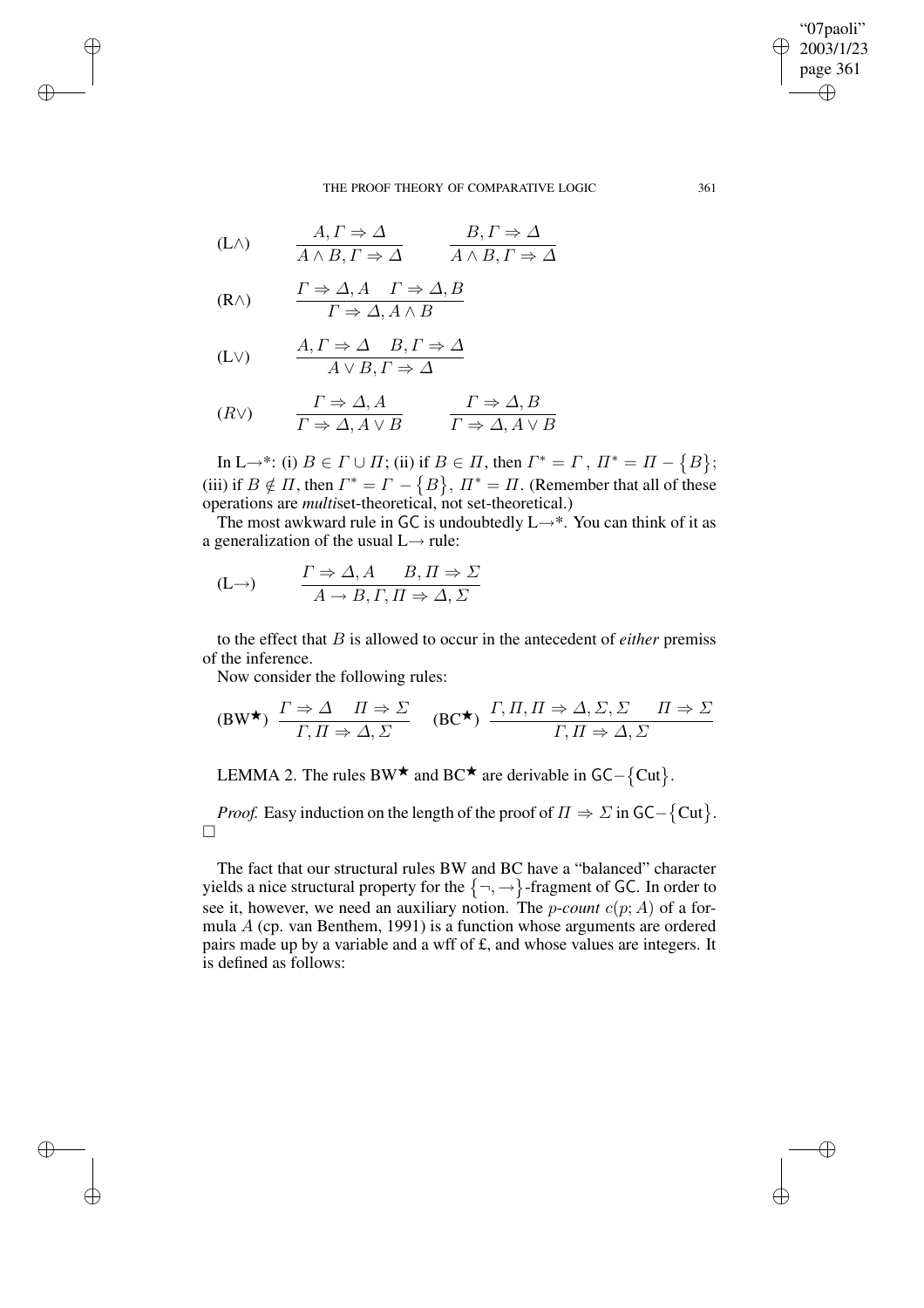"07paoli" 2003/1/23 page 362 ✐ ✐

✐

✐

#### 362 FRANCESCO PAOLI

$$
c(p; p) = 1; \nc(p; \neg A) = -c(p; A); \nc(p; A \rightarrow B) = c(p; B) - c(p; A).
$$

The p-count  $c(p; \Gamma)$  of a multiset of formulae  $\Gamma$  is obtained by defining  $c(p; A_1, ..., A_n)$  as  $\sum_{i \leq n} c(p; A_i)$ , and by setting  $c(p, \Gamma) = 0$  if  $\Gamma$  is empty.

LEMMA 3. If  $\Gamma \Rightarrow \Delta$  is provable in the  $\{\neg, \rightarrow\}$ -fragment of GC, then for every variable p in VAR,  $c(p, \Gamma) = c(p, \Delta)$ .

*Proof.* Induction on the proof of  $\Gamma \Rightarrow \Delta$  in the  $\{\neg, \rightarrow\}$ -fragment of GC. Just a few cases of the induction step:

(*Ad* BW).  $c(p; A, \Gamma) = c(p; A) + c(p; \Gamma) = (IH) c(p; A) + c(p; \Delta) =$  $c(p; A, \Delta)$ . (*Ad* BC).  $c(p; A, \Gamma) = c(p; A) + c(p; \Gamma) + c(p; A) - c(p; A) = (IH) c(p; A) +$  $c(p; \Delta) = c(p; A, \Delta).$  $(AdL \rightarrow^*)$ .  $c(p; A \rightarrow B, \Gamma^*, \Pi^*) = c(p; A \rightarrow B) + c(p; \Gamma^*) + c(p; \Pi^*) =$  $c(p; B) - c(p; A) + c(p; \Gamma^*) + c(p; \Pi^*) = (\text{IH}) c(p; \Delta) + c(p; \Sigma) = c(p; \Delta, \Sigma).$  $\Box$ 

Now, let us examine two extensions of GC: GALL, which is obtained by adding to GC the two rules of weakening:

$$
\text{(LW)} \qquad \frac{\Gamma \Rightarrow \Delta}{A, \Gamma \Rightarrow \Delta} \qquad \qquad \text{(RW)} \qquad \frac{\Gamma \Rightarrow \Delta}{\Gamma \Rightarrow \Delta, A}
$$

and GA, which is obtained by adding to GC the empty sequent:

$$
(\Lambda) \qquad \Rightarrow
$$

A more compact formulation of GA can be found in Paoli (200+a).

It can be easily seen that GALL coincides with the sequent calculus for subexponential affine linear logic. In fact:

LEMMA 4. In GALL: (i) the rule  $L \rightarrow^*$  can be replaced by the usual rule  $L \rightarrow$  of left introduction for implication; (ii) the rules BW and BC are derivable.

*Proof.* (i) In the presence of the weakening rules,

$$
\frac{B, \Gamma \Rightarrow \Delta, A \quad \Pi \Rightarrow \Sigma}{A \rightarrow B, \Gamma, \Pi \Rightarrow \Delta, \Sigma} \quad (\mathbf{L} \rightarrow^*)
$$
 becomes

✐

✐

✐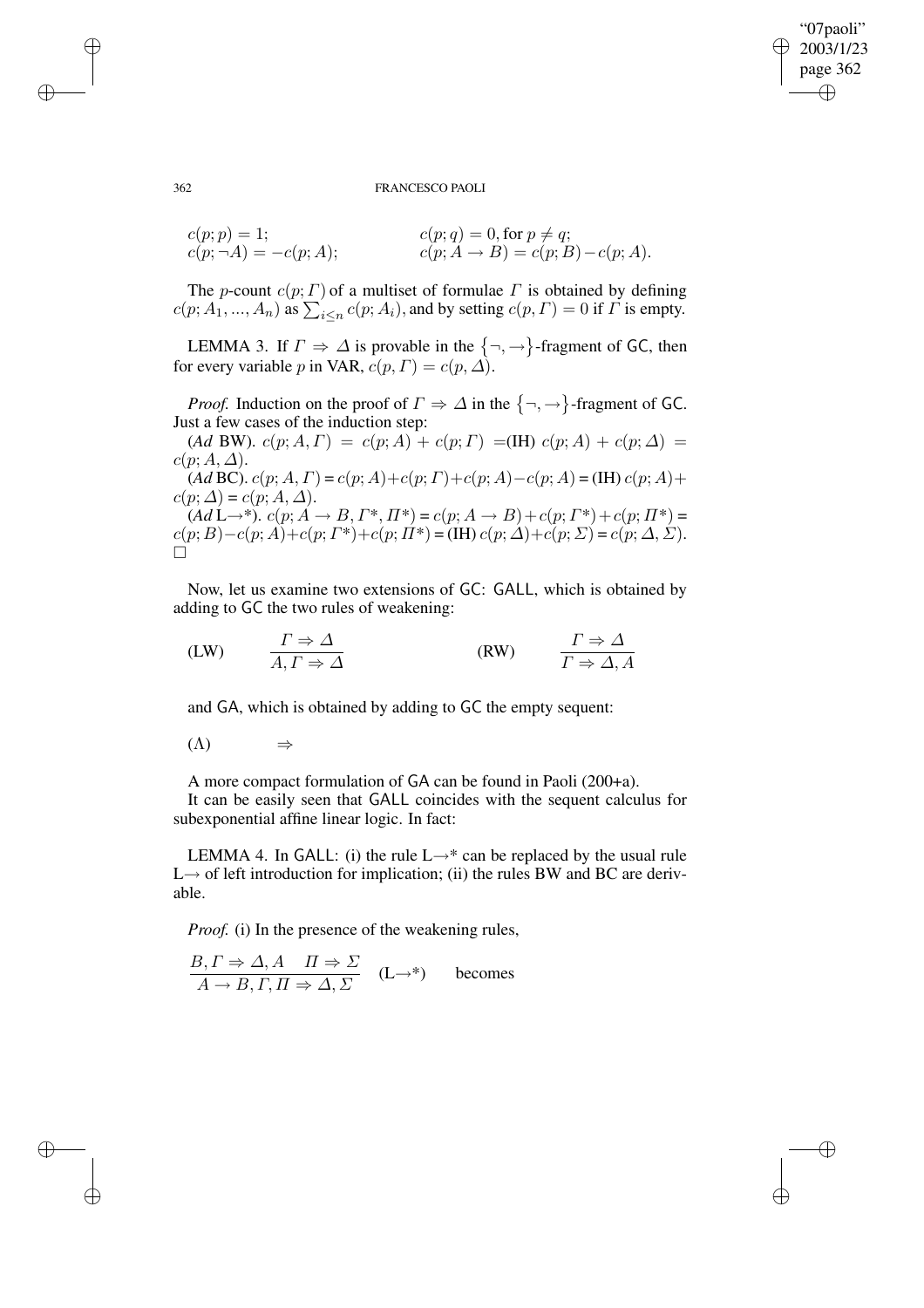"07paoli"  $\geq 2003/1/23$ page 363  $\bigoplus$ 

✐

✐

THE PROOF THEORY OF COMPARATIVE LOGIC 363

$$
\frac{\Pi \Rightarrow \Sigma}{A \rightarrow B, \Gamma, \Pi \Rightarrow \Delta, \Sigma}
$$
 (several LW, RW)

and thus L→\* collapses onto L→.

✐

✐

 $\oplus$ 

✐

(ii) BW is trivially derivable in GALL. As far as BC is concerned,

$$
\frac{A, A, \Gamma \Rightarrow \Delta, A, A}{A, \Gamma \Rightarrow \Delta, A}
$$
 (BC) becomes 
$$
\frac{A \Rightarrow A}{A, \Gamma \Rightarrow \Delta, A}
$$
 (several LW, RW)

LEMMA 5. In GA: (i) the rule BC is derivable; (ii) the postulates  $\Lambda$ , L $\rightarrow^*$ can be replaced by the rule:

$$
\frac{B,\Gamma \Rightarrow \Delta, A}{A \to B, \Gamma \Rightarrow \Delta} \text{ (L}\to^{**})
$$

*Proof.* (i) In fact, the inference:

$$
\frac{A, A, \Gamma \Rightarrow \Delta, A, A}{A, \Gamma \Rightarrow \Delta, A}
$$
 (BC) becomes:  

$$
\frac{A \Rightarrow A}{\Rightarrow A \rightarrow A} (\mathbb{R} \rightarrow) \qquad \frac{A, A, \Gamma \Rightarrow \Delta, A, A \Rightarrow}{A \rightarrow A, A, \Gamma \Rightarrow \Delta, A} (\mathbb{L} \rightarrow^*)
$$

$$
\frac{A, \Gamma \Rightarrow \Delta, A}{A, \Gamma \Rightarrow \Delta, A} (\text{Cut})
$$

(ii) The rule  $L \rightarrow$ \*\* is derivable in GA:

$$
\frac{B,\Gamma \Rightarrow \Delta, A \Rightarrow A \Rightarrow A \Rightarrow A \Rightarrow B, \Gamma \Rightarrow \Delta} (L \rightarrow^*)
$$

Conversely, it is easy to see that Lemma 2 holds for GA too. Hence, Λ and L→\* are derivable given L→\*\*:

$$
\frac{\Gamma \Rightarrow \Delta, A \quad \Pi \Rightarrow \Sigma}{\Gamma, \Pi \Rightarrow \Delta, \Sigma, A} \text{ (BW*)}
$$

$$
A \rightarrow B, \Gamma^*, \Pi^* \Rightarrow \Delta, \Sigma
$$

$$
(L \rightarrow **)
$$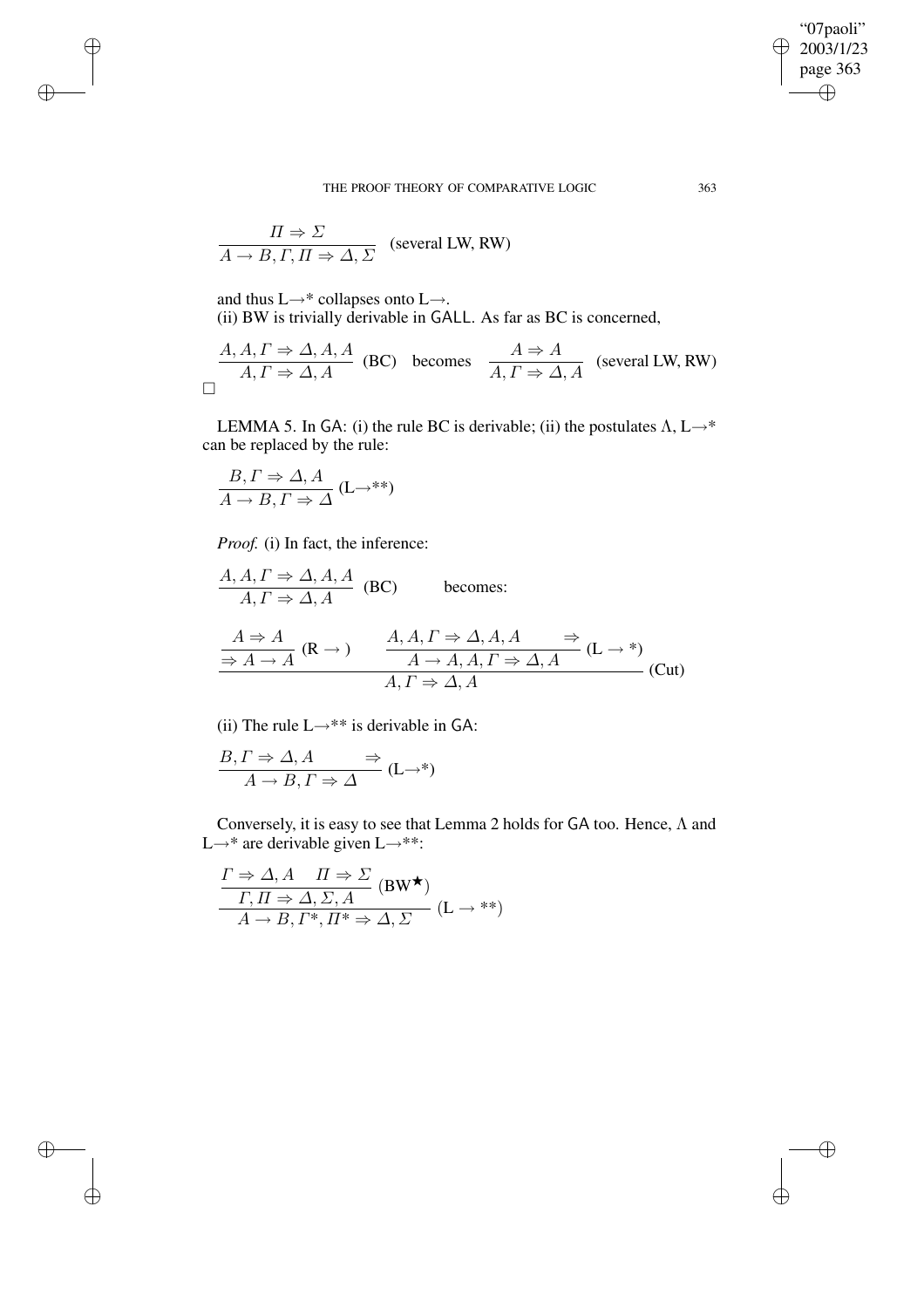"07paoli" 2003/1/23 page 364 ✐ ✐

✐

✐

## 364 FRANCESCO PAOLI

$$
\frac{A \Rightarrow A}{\Rightarrow A \to A} (\mathbf{R} \to) \quad \frac{A \Rightarrow A}{A \to A \Rightarrow} (\mathbf{L} \to^{**})
$$
\n
$$
\Rightarrow \qquad \qquad \Box
$$

In many relevance logics, the addition of the *Mingle* rules (Dunn, 1986):

$$
(LM) \t\t A, I \Rightarrow \Delta
$$
  
\n
$$
A, A, \Gamma \Rightarrow \Delta
$$
  
\n
$$
(RM) \t\t \Gamma \Rightarrow \Delta, A
$$
  
\n
$$
\Gamma \Rightarrow \Delta, A, A
$$

sometimes also called *anticontraction* rules (Avron, 1991) or *duplication* rules (Dosen, 1988) yields weaker systems than those obtained by adding unrestricted weakening rules. This is not the case for GC. In fact:

LEMMA 6.  $GC + \{LM, RM\} = GALL$ .

*Proof.* The left-to-right inclusion is trivial. From right to left:

$$
\frac{A \Rightarrow A}{\Rightarrow A \to A} \text{ (R \to)} \quad \frac{\frac{A \Rightarrow A}{A, A \Rightarrow A} \text{ (LM)}}{A \to A, A, \Gamma \Rightarrow \Delta} \text{ (L \to*)}
$$
\n
$$
\frac{A \Rightarrow A}{A, \Gamma \Rightarrow \Delta} \text{ (L \to*)}
$$

and similarly for RW.  $\Box$ 

The next thing to do is proving the equivalence of our sequent calculi with the Hilbert-style formalisms of §2.

THEOREM 2. (i) If  $\vdash_{HC} A$ , then  $\vdash_{GC} \Rightarrow A$ ; (ii) if  $\vdash_{HA} A$ , then  $\vdash_{GA} \Rightarrow A$ ; (iii) if  $\vdash_{\mathsf{HALL}} A$ , then  $\vdash_{\mathsf{GALL}} \Rightarrow A$ .

*Proof.* (i) Induction on the length of the proof of A in HC. Some examples:

$$
\frac{A \Rightarrow A \qquad B \Rightarrow B}{A \to A, B \Rightarrow B} \text{ (L} \to^*)
$$
  

$$
\Rightarrow (A \to A) \to (B \to B)
$$
 (several R \to)

✐

✐

✐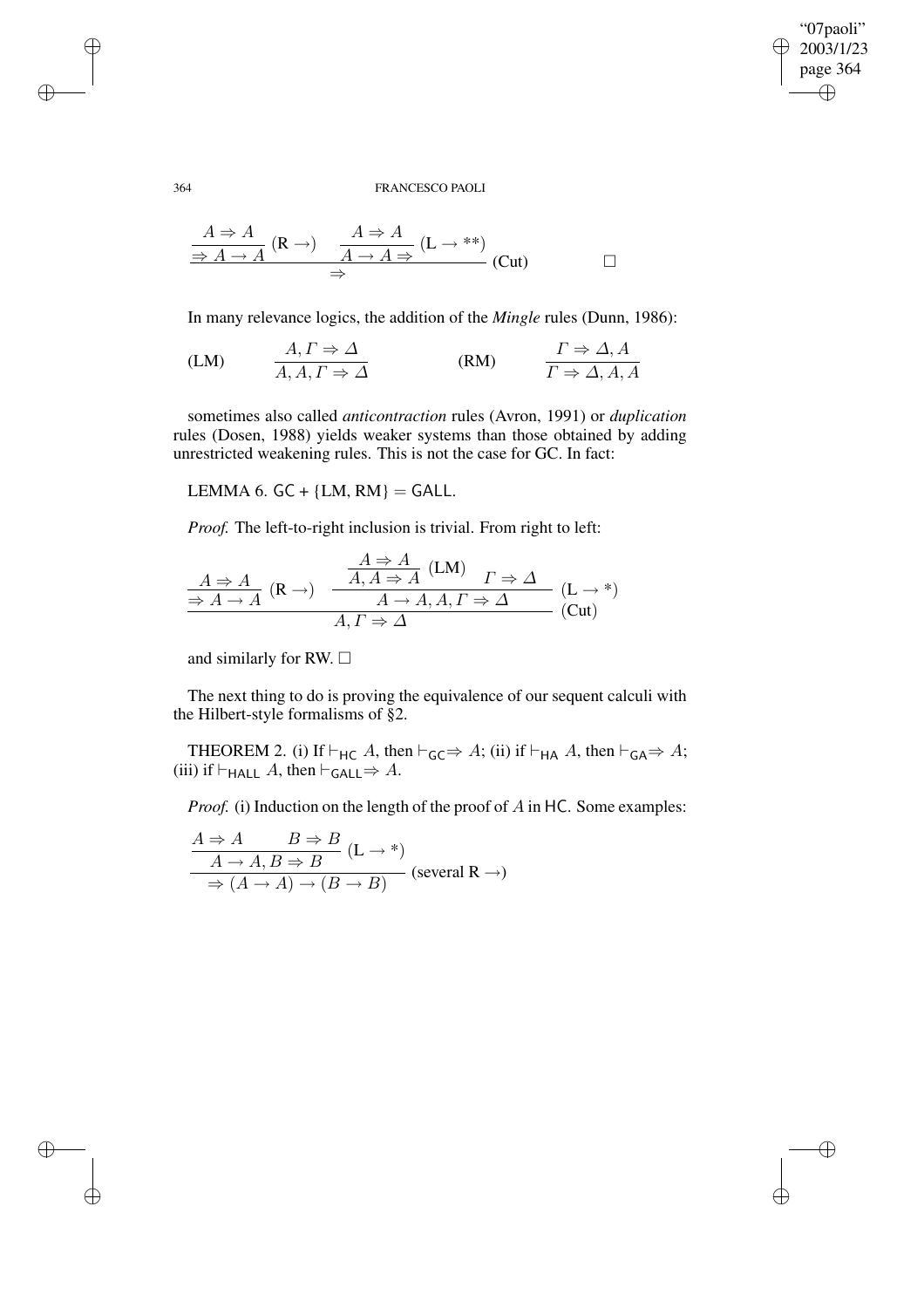$$
\frac{A \Rightarrow A}{A, A \Rightarrow A, A}
$$
 (BW)  
\n
$$
\frac{A \Rightarrow A \to A, A}{\neg(A \to A), A \Rightarrow A}
$$
 (R  $\to$ )  
\n
$$
\frac{\neg(A \to A), A \Rightarrow A}{\Rightarrow \neg(A \to A) \to (A \to A)}
$$
 (several R  $\to$ )

$$
\frac{A \Rightarrow A \quad A \Rightarrow A}{A \rightarrow A, A \Rightarrow A} (\mathbf{L} \rightarrow^*) \quad A \Rightarrow A}{A \rightarrow A, A \rightarrow A, A \Rightarrow A} (\mathbf{L} \rightarrow^*)
$$
\n
$$
\frac{A \rightarrow A, A \rightarrow A, A \Rightarrow A}{A \rightarrow A, A \Rightarrow A, \neg(A \rightarrow A)} (\mathbf{R} \rightarrow^*) \quad A \Rightarrow A}{\neg(A \rightarrow A) \rightarrow (A \rightarrow A), A, A \Rightarrow A, A} (\mathbf{B} \mathbf{C})
$$
\n
$$
\frac{\neg(A \rightarrow A) \rightarrow (A \rightarrow A), A \Rightarrow A}{\Rightarrow (\neg(A \rightarrow A) \rightarrow (A \rightarrow A)) \rightarrow (A \rightarrow A)} (\text{several } \mathbf{R} \rightarrow^*)
$$

(ii) As to A17,

✐

✐

✐

✐

$$
\frac{A \Rightarrow A \Rightarrow}{A \to A \Rightarrow} (\mathbf{L} \to^*)
$$
  

$$
\Rightarrow \neg(A \to A) (\mathbf{R} \to^*)
$$

(iii) Well-known, in the light of Lemma 4.  $\Box$ 

THEOREM 3. (i) If  $\vdash_{\mathsf{GC}} \Rightarrow A$ , then  $\vdash_{\mathsf{HC}} A$ ; (ii) if  $\vdash_{\mathsf{GA}} \Rightarrow A$ , then  $\vdash_{\mathsf{HA}} A$ ; (iii) if  $\vdash_{\mathsf{GALL}} \Rightarrow A$ , then  $\vdash_{\mathsf{HALL}} A$ .

*Proof.* By Theorem 1, it is enough to prove: (i') if  $\vdash_{\mathsf{GC}} \Rightarrow A$ , then  $\models_C A$ ; (ii') if  $\vdash_{\mathsf{GA}} \Rightarrow A$ , then  $\models_A A$ ; (iii') if  $\vdash_{\mathsf{GALL}} \Rightarrow A$ , then  $\models_{ALL} A$ .

To this purpose, we introduce the concept of *extended model*. An extended model is an ordered pair  $M = \langle P, \rho \rangle$  which is exactly like a model, except for the fact that the definition of  $\rho$  is extended to the case of sequents as follows:

$$
\rho(A_1, ..., A_n \Rightarrow B_1, ..., B_m) = -\rho(A_1) + ... + -\rho(A_n) + \rho(B_1) + ... + \rho(B_m);
$$
  

$$
\rho(\Rightarrow) = -0.
$$

The sequent  $\Gamma \Rightarrow \Delta$  is said to be *true* in M iff  $0 \le \rho(\Gamma \Rightarrow \Delta)$ ; it is called *C*-*valid* (in symbols,  $\models_C \Gamma \Rightarrow \Delta$ ) iff it is true in every extended model. The concepts of A-validity and ALL-validity are adapted accordingly.

Now we can prove that: (i'') if  $\vdash_{\mathsf{GC}} \Gamma \Rightarrow \Delta$ , then  $\models_C \Gamma \Rightarrow \Delta$ ; (ii') if  $\vdash_{\mathsf{GA}} \Gamma \Rightarrow \Delta$ , then  $\models_A \Gamma \Rightarrow \Delta$ ; (iii') if  $\vdash_{\mathsf{GALL}} \Gamma \Rightarrow \Delta$ , then  $\models_{ALL} \Gamma \Rightarrow \Delta$ .

"07paoli" 2003/1/23 page 365

✐

✐

✐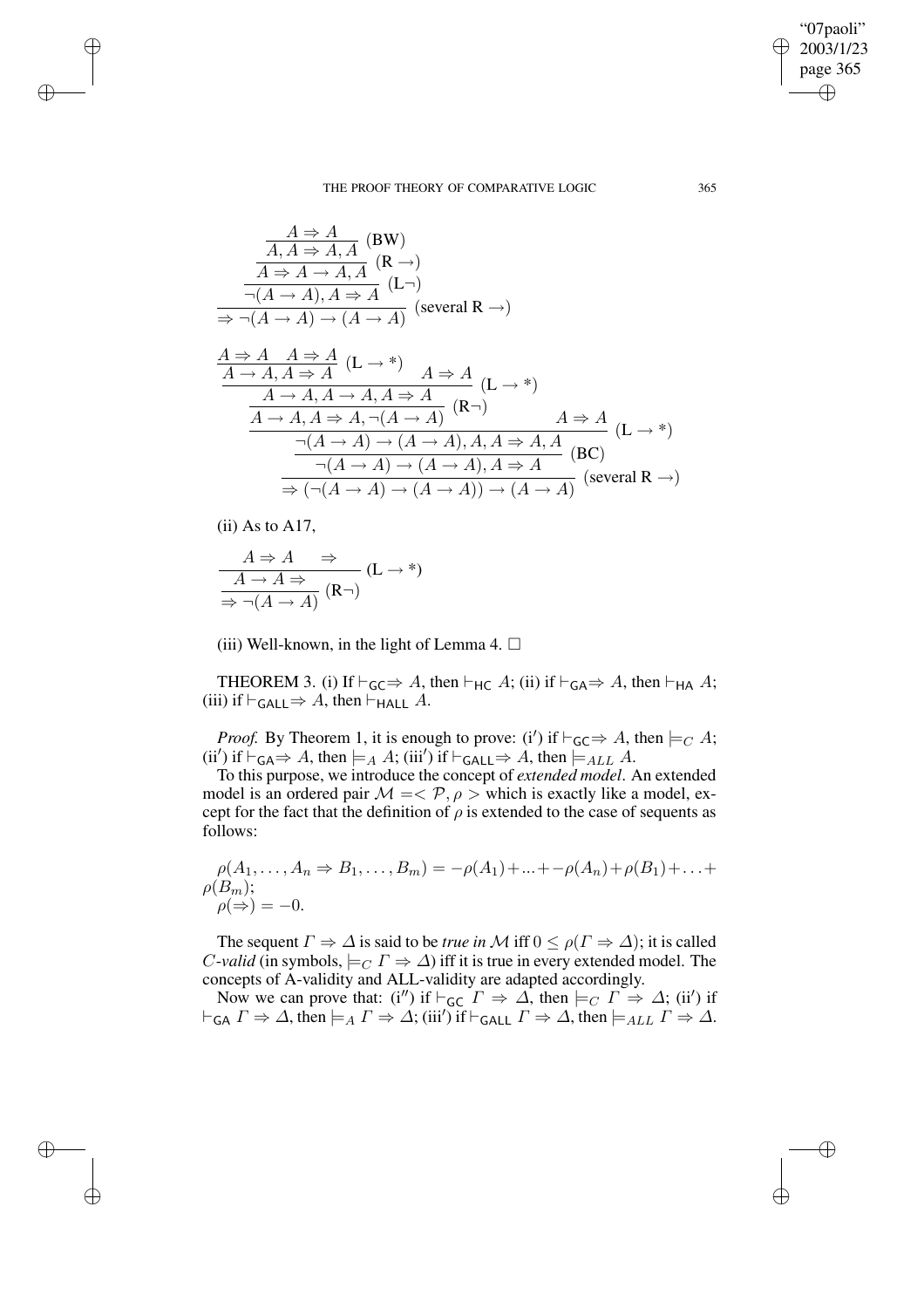✐

#### 366 FRANCESCO PAOLI

Once this is done, (i'), (ii') and (iii') trivially follow for  $\Gamma = \emptyset$ ,  $\Delta = \{A\}$ . The proof of (iii") is well-known.  $(i'')$  and (ii") are proved by induction on the length of the proof of  $\Gamma \Rightarrow \Delta$  in GL (resp. GA). Some cases:

(*Ad*  $\Lambda$ ). By definition,  $\rho(\Rightarrow) = -0 = 0$  in any Abelian *l*-group.

(*Ad* BW). By induction hypothesis  $0 \le \rho(\Gamma \Rightarrow \Delta)$ , whence by P5, P2 and Lemma 1.(i),  $0 \leq \rho(\Gamma \Rightarrow \Delta) + 0 = \rho(\Gamma \Rightarrow \Delta) + -\rho(A) + \rho(A) =$  $\rho(A, \Gamma \Rightarrow \Delta, A).$ 

(*Ad* BC). Let  $\rho(\Gamma \Rightarrow \Delta) = x$ ,  $\rho(A) = y$ . By induction hypothesis, P4 and P5,  $0 \leq x + (-y + y) + (-y + y) = x + 0 + 0 = x + 0 = x + -y + y =$  $\rho(A, \Gamma \Rightarrow \Delta, A).$ 

 $(Ad\mathsf{L}\to^*)$ . Let  $\rho(\Gamma\Rightarrow\Delta)=x, \rho(\Pi\Rightarrow\Sigma)=y, \rho(A)=z, \rho(B)=w$ . We must distinguish two cases. If the application of  $L \rightarrow$  \* under consideration is:

$$
\frac{\Gamma \Rightarrow \Delta, A \quad B, \Pi \Rightarrow \Sigma}{A \rightarrow B, \Gamma, \Pi \Rightarrow \Delta, \Sigma}
$$

then by induction hypothesis  $0 \le x + z$ , i.e. (P3, P6)  $-z \le x$ , and  $0 \leq -w + y$ , i.e. (P6)  $w \leq y$ . By Lemma 1.(ii),  $-z + w \leq x + y$ , whence by P6  $0 \leq x + y + -(-z + w) = \rho(A \rightarrow B, \Gamma, \Pi \Rightarrow \Delta, \Sigma).$ 

On the other hand, if the application of  $L \rightarrow *$  has the form:

$$
\frac{B, \Gamma \Rightarrow \Delta, A \quad \Pi \Rightarrow \Sigma}{A \rightarrow B, \Gamma, \Pi \Rightarrow \Delta, \Sigma}
$$

then by induction hypothesis  $0 \le -w + x + z$ , i.e. (P6)  $w \le x + z$ , and  $0 \leq y$ . By Lemma 1.(ii) and P5, we get  $x + 0 \leq x + y$  from the latter disequality and  $w + -z \leq x + z + -z = x + 0$  from the former. By transitivity, then,  $w + -z \le x + y$ , i.e. (P6)  $0 \le x + y + -(-z + w) = \rho(A \rightarrow$  $B, \Gamma, \Pi \Rightarrow \Delta, \Sigma$ ).

THEOREM 4. GC is not cut-free.

*Proof.* First of all, recall the following fact. Were the Cut rule eliminable in GC, the system GC itself would be a conservative extension of its own  ${\neg, \rightarrow}$ -fragment, for suppose otherwise. Then, since the rules L  $\land$ , L  $\lor$ introduce into any proof where they are used at least a formula which doesn't belong to the  $\{\neg, \rightarrow\}$ -fragment, GC would not have the subformula property and thus would not be cut-free.

Now, consider the proof in Table 1.

Is the sequent  $q \Rightarrow p \lor \neg p$ , q provable without using Cut? To answer this question, we introduce an auxiliary concept. If  $D$  is a proof-tree in GC and  $\bar{\phi}$  = <  $S_1, \ldots, S_n$  > is any of its branches, then for  $1 \leq i \leq j \leq n$  the

✐

✐

✐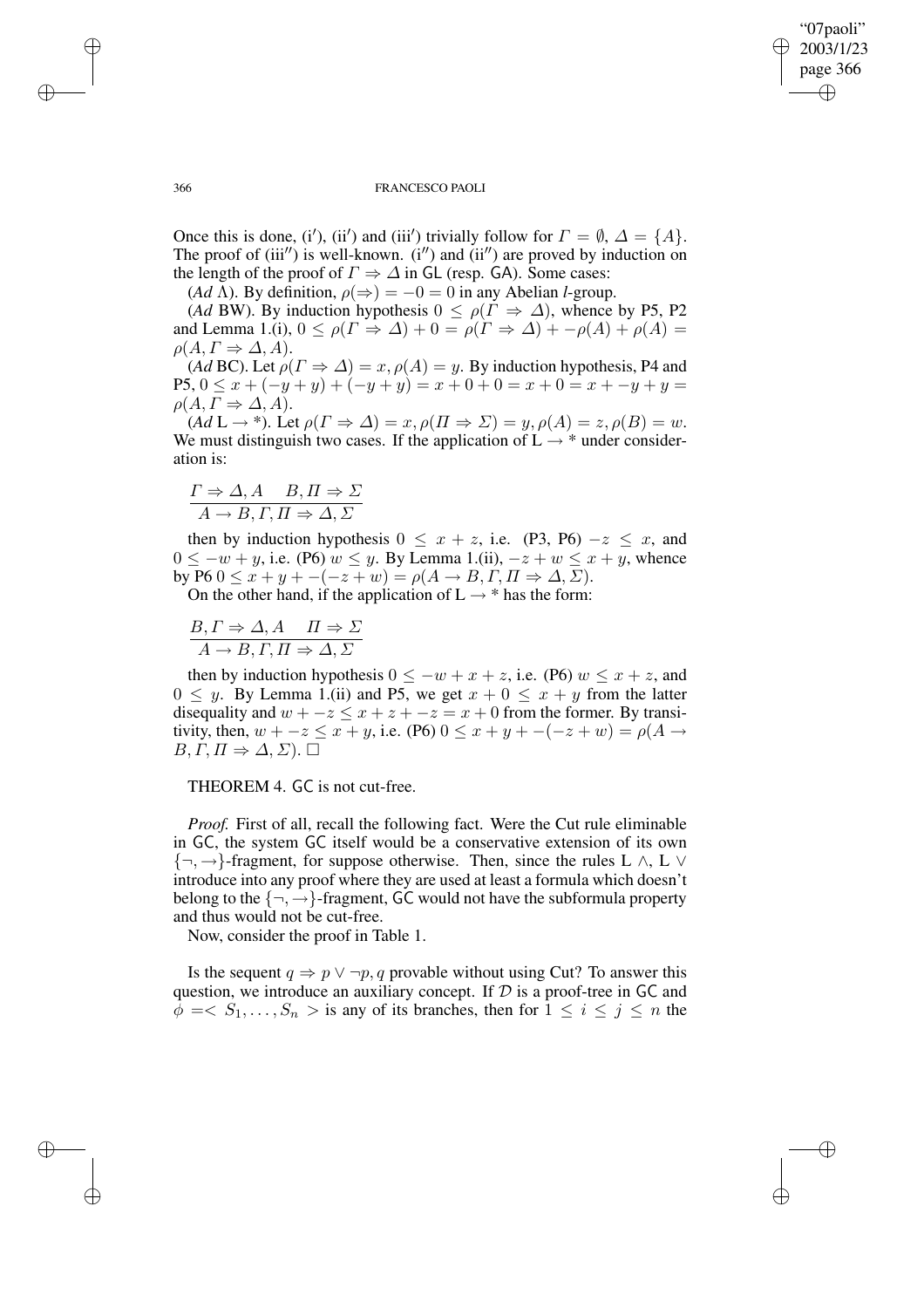

 $\bigoplus$ 

 $\bigoplus$ 

✐

 $\bigoplus$ 

✐

✐

page 2003/1/23 "07paoli" 367  $\bigoplus$ ✐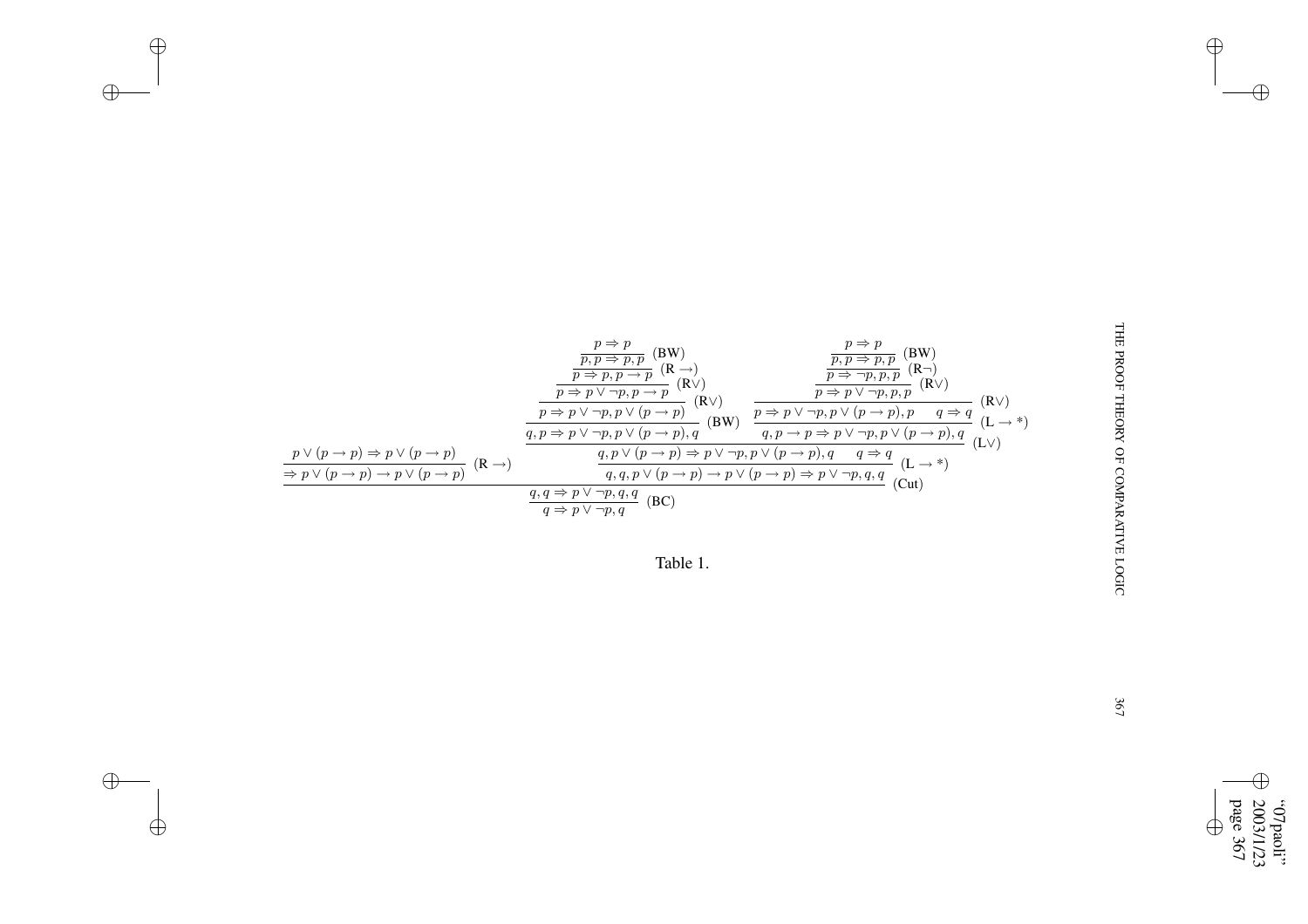✐

#### 368 FRANCESCO PAOLI

sequence  $\phi' = \langle S_i, S_{i+1}, \dots, S_{j-1}, S_j \rangle$  is called a *maximal contraction segment* iff:

(i) for  $i \leq p \lt j$ , the sequent  $S_{p+1}$  is obtained from  $S_p$  by an application of BC;

(ii)  $S_i$  (and, if  $j \neq n, S_{j+1}$ ) is obtained by application of a rule which is not BC (possibly the 0-premiss rule Ax).

Inspecting the previous definition, it is easily seen that for any sequent  $S$ in the proof-tree  $D$  there is exactly one maximal contraction segment ending with  $S$  in  $D$ . Now we shall derive a contradiction from the assumption that there exists a proof D of  $q \Rightarrow p \vee \neg p, q$  in GC – {Cut}, arguing by induction on the number m of applications of BC in  $\mathcal{D}$ .

 $(m = 0)$ . The sequent  $q \Rightarrow p \vee \neg p, q$  is not an axiom. Hence it was obtained either by BW from  $\Rightarrow p \lor \neg p$  of by R  $\lor$  from  $q \Rightarrow p, q$  (or, for that matter,  $q \Rightarrow \neg p, q$ . In the former case,  $\Rightarrow p \lor \neg p$  could have been obtained only by R  $\vee$  from  $\Rightarrow$  p or  $\Rightarrow \neg p$ , which is impossible. In the latter case,  $q \Rightarrow p, q$  could have been obtained only by BW from  $\Rightarrow p$ , which is impossible as well.

 $(m > 0)$ . If the sequent  $q \Rightarrow p \lor \neg p$ , q was not obtained by BC, we argue as in the basis case or as in Case 2 below. Otherwise, let  $\phi$  be the maximal contraction segment ending with  $q \Rightarrow p \lor \neg p$ , q in D (by  $(k)q$  we denote the multiset  $q, \ldots, q$  ( $k$  times)):

$$
(k)q \Rightarrow p \lor \neg p, (k)q
$$
  
\n
$$
\vdots
$$
  
\n
$$
q, q \Rightarrow p \lor \neg p, q, q
$$
  
\n
$$
q \Rightarrow p \lor \neg p, q
$$

 $\phi$  must necessarily look like this: in fact, any application of BC in  $\phi$  can only have q as a principal formula, since  $p \vee \neg p$  only occurs on the right side of the arrow.

As  $\phi$  is maximal,  $(k)q \Rightarrow p \vee \neg p$ ,  $(k)q$  could have been obtained either by BW from  $(k - 1)q \Rightarrow p \vee \neg p$ ,  $(k - 1)q$  (Case 1) or by R  $\vee$  from either  $(k)q \Rightarrow p, (k)q$  or  $(k)q \Rightarrow \neg p, (k)q$  (Case 2). In the former case, just cancel from  $D$  the two redundant sequents and apply the induction hypothesis to the proof-tree  $\mathcal{D}'$  thus obtained, which contains  $m - 1$  applications of BC. In the latter case, there are two further subcases. If GC is not a conservative extension of its own  $\{\neg, \rightarrow\}$ -fragment, we are done by our initial remark. If it is, then the sequent  $(k)q \Rightarrow p,(k)q$ , which contains no occurrences of " $\wedge$ " or " $\vee$ ", must be provable in the  $\{\neg, \rightarrow\}$ -fragment. But such a case is ruled out by Lemma 3, since  $c(p; (k)q) = 0$  and  $c(p; p, (k)q) = 1$ . If

✐

✐

✐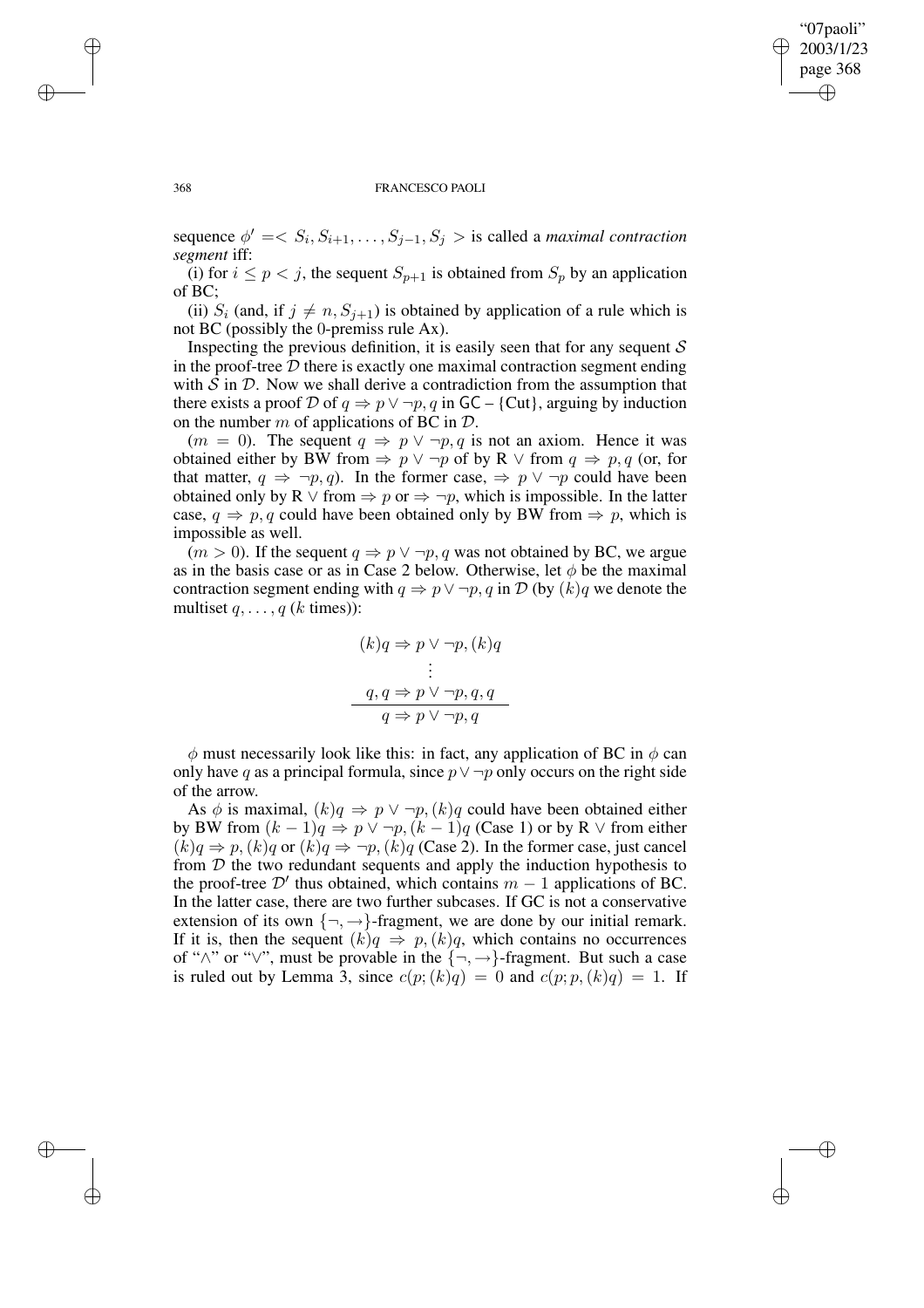✐

✐

✐

 $(k)q \Rightarrow p \vee \neg p, (k)q$  was obtained from  $(k)q \Rightarrow \neg p, (k)q$ , we argue similarly.  $\square$ 

As to the other two systems, it is well-known that GALL is cut-free (Grishin, 1982), whereas (an equivalent reformulation of) GA is provably not so (Paoli, 200+a): the sequents corresponding to the excluded third and to the law of distribution are not provable without Cut. It would be interesting to find cut-free variants of GC and GA, or else to identify "deep" prooftheoretical reasons for the failure of cut-elimination. We leave this open problem up to the interested reader.<sup>\*</sup>

> Dipartimento di Scienze Pedagogiche e Filosofiche Università di Cagliari Via Is Mirrionis 1 09123 Cagliari Italy E-mail: paoli@unica.it

## **REFERENCES**

- Avron A. (1988), «The semantics and proof theory of linear logic», *Theoretical Computer Science*, 57, pp. 161–184.
- Avron A. (1991), «Relevance and paraconsistency: A new approach. III: Cut-free Gentzen systems», *Notre Dame Journal of Formal Logic*, 32, pp. 147–160.
- van Benthem A. (1991), *Language in Action*, North Holland, Amsterdam.

Birkhoff G. (1940), *Lattice Theory*, AMS, Providence, RI.

Casari E. (1987), «Comparative logics», *Synthese*, 73, pp. 421–449.

- Casari E. (1989), «Comparative logic and Abelian *l*-groups», in R. Ferro *et al.* (eds.), *Logic Colloquium '88*, North Holland, Amsterdam, pp. 161– 190.
- Casari E. (1991), «Logics on pregroups», in G. Corsi (ed.), *Nuovi problemi della logica e della filosofia della scienza*, Clueb, Bologna, II, pp. 39– 58.
- Casari E. (1997), «Conjoining and disjoining on different levels», in M.L. Dalla Chiara *et al.* (eds.), *Logic and Scientific Methods*, Kluwer, Dordrecht, pp. 261–288.
- Dosen K. (1988), «Sequent systems and groupoid models», *Studia Logica*, 47, pp. 353–386.

<sup>∗</sup> ADDED IN PROOF. Since this paper was submitted, the problem has been solved. George Metcalfe (personal communication), in fact, provided cut-free hypersequent calculi for both comparative and Abelian logic.

"07paoli" 2003/1/23 page 369

✐

✐

✐